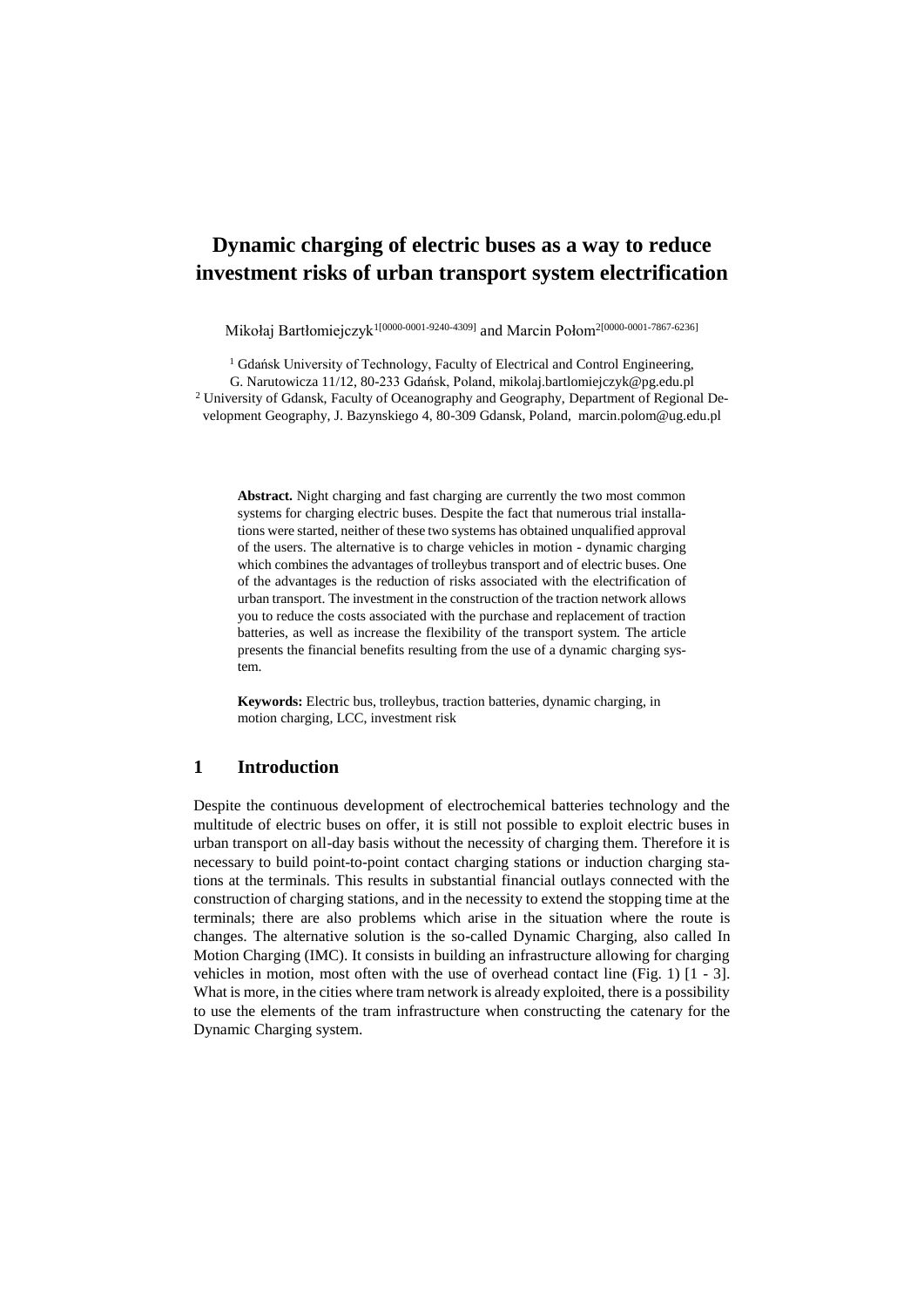

**Fig.1.** The idea of In Motion Charging system (IMC) [© Vossloh Kiepe]

In the dynamic charging system, part of the route is covered with a trolleybus traction network, which allows for the charging of traction batteries during movement (Fig. 2). The vehicles cover the rest of the route, i.e. the part in which there is no contact line, using traction battery power. This allows for the charging of the vehicle without stopping, increasing the flexibility and functionality of the system. In addition, covering a section of the route with a traction network reduces the length of the route to be travelled in battery mode, which in turn allows for a reduction in the capacity of the traction batteries.



**Fig. 2.** Idea of dynamic charging system (In motion charging)

The construction of a traction network is associated with significant financial outlays and is the most expensive element of dynamic charging system. For this reason, it is advisable to limit its length. The length of sections accompanied by contact line must be sufficient to charge the traction batteries with energy at least equal to the energy necessary to cover the catenary-free section. With currently used vehicles, the minimum degree of coverage with the traction network is at a level of 40% - 50% [3]. This value can be reduced by increasing charging power to 25%. In the case of a supply system of 750 V DC it is possible to decrease this rate to 20% [1-3]. In the case of a reduction in the heating power of the vehicle or use thermal pumps, it is possible to reduce the degree of coverage below 20%. Fig. 3 shows an estimation of the minimal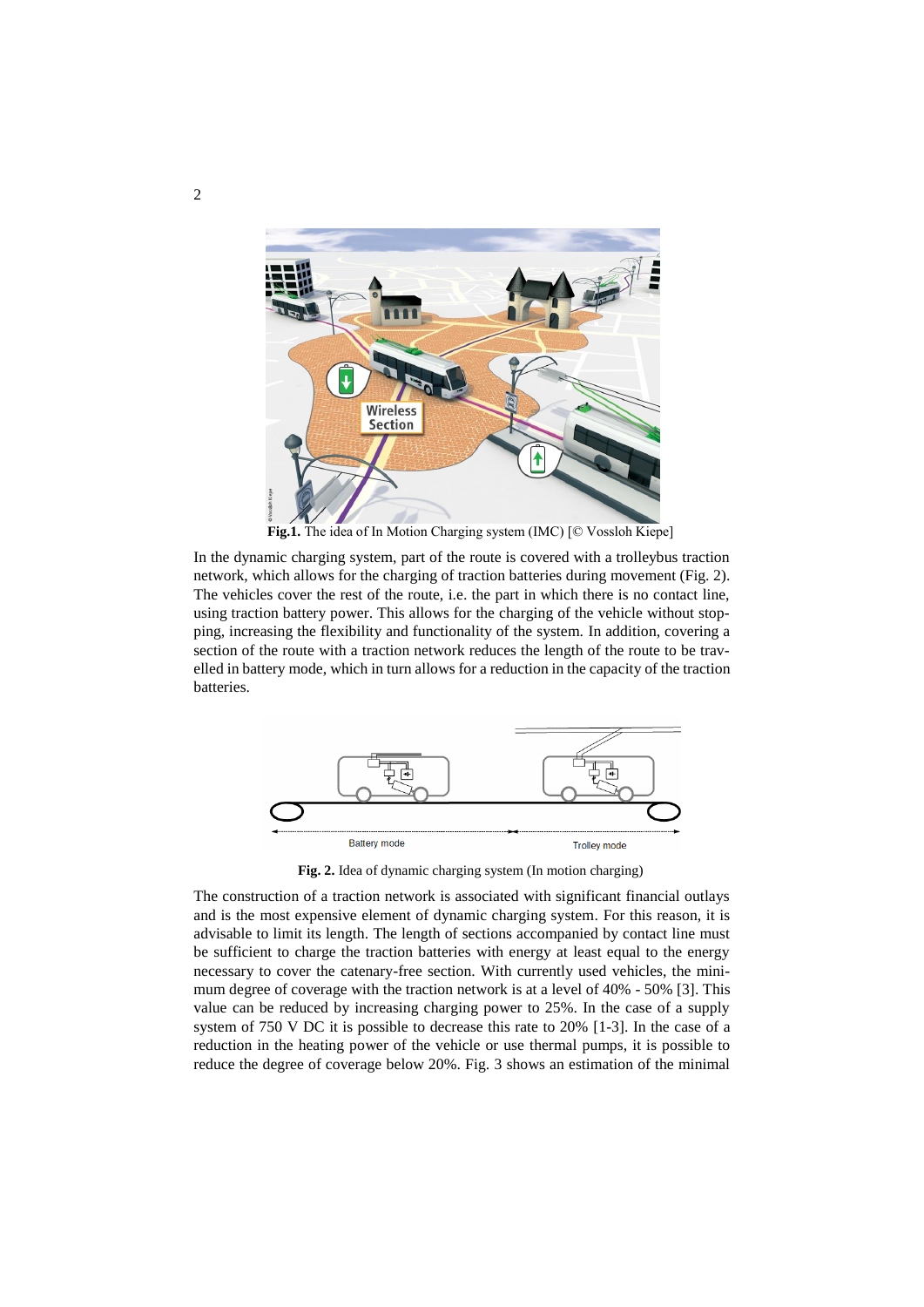coverage rate in function of charging power, based on, the energy consumption for a standard vehicle was assumed to be 3 kWh/km (winter) and, correspondingly, for an articulated vehicle 3,9 kWh/km [1].



**Fig. 3**. Minimum catenary coverage in function of maximal charging power [1]

## **2 The benefits of dynamic charging**

The benefits of using dynamic electric bus charging will be illustrated by an example of line with a length 10 km, which is operated by standard length electrical buses. Maximal energy consumption at the level 3 kWh/km is assumed.

There are analyzed 3 alternative systems of line electrification (Fig. 4):

- operation by standard electrical bus with one charging station and Terminus 1. The charging power is 400 kW,
- operation by dynamic charged battery bus with one 3 km wired section (variant 1),
- operation by dynamic charged battery bus with two wired sections: 1 km and 2 km (variant 2).

The average charging power of dynamic charging system is 140 kW, the average velocity in wired section is 20 km/h. The minimal charge level is assumpted at 50%. It table x there are shown the energy balances of analyzed variants. In case of standard battery bus the maximal discharge level is 60 kWh. With a minimal discharging rate 50%, this requires a 120 kWh traction battery. In fist variant of dynamic charged bus the battery is discharged with energy 42 kW, what allows the required battery capacitance to 84 kWh. In the second variant battery is maximally discharged with power 15 kWh. As a result of that, the traction battery with capacitance 30 kWh will be enough to fulfill transportation route conditions. The Fig. 5 presents the graph of battery charge level of analyzed variants.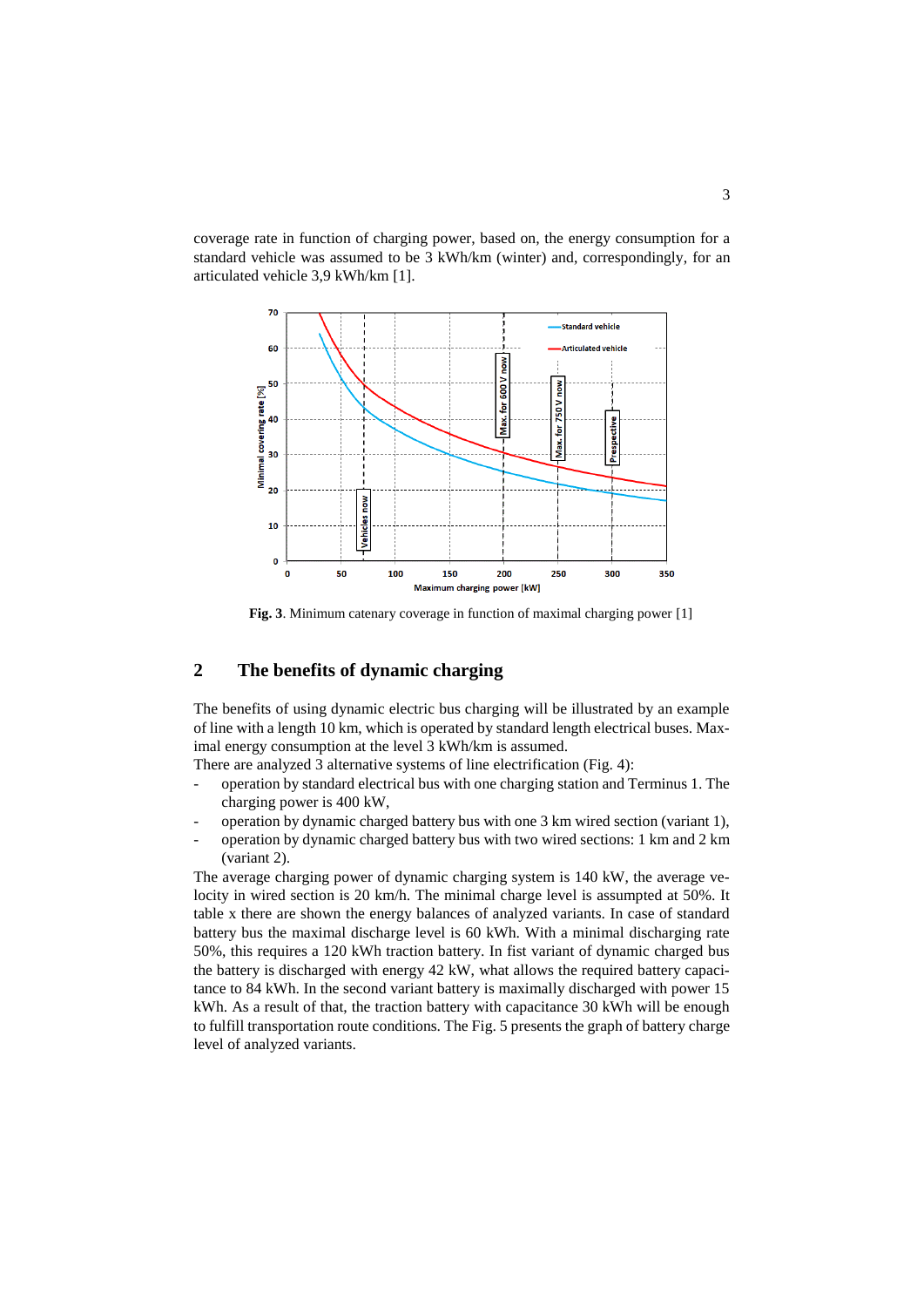

**Fig. 4.** The scheme of an example of route operated by standard electrical bus and two vari-

ants of dynamic charged buses



**Fig. 5**. Diagram of battery charge level during operation of route by standard electrical bus and two variants of dynamic charged buses

4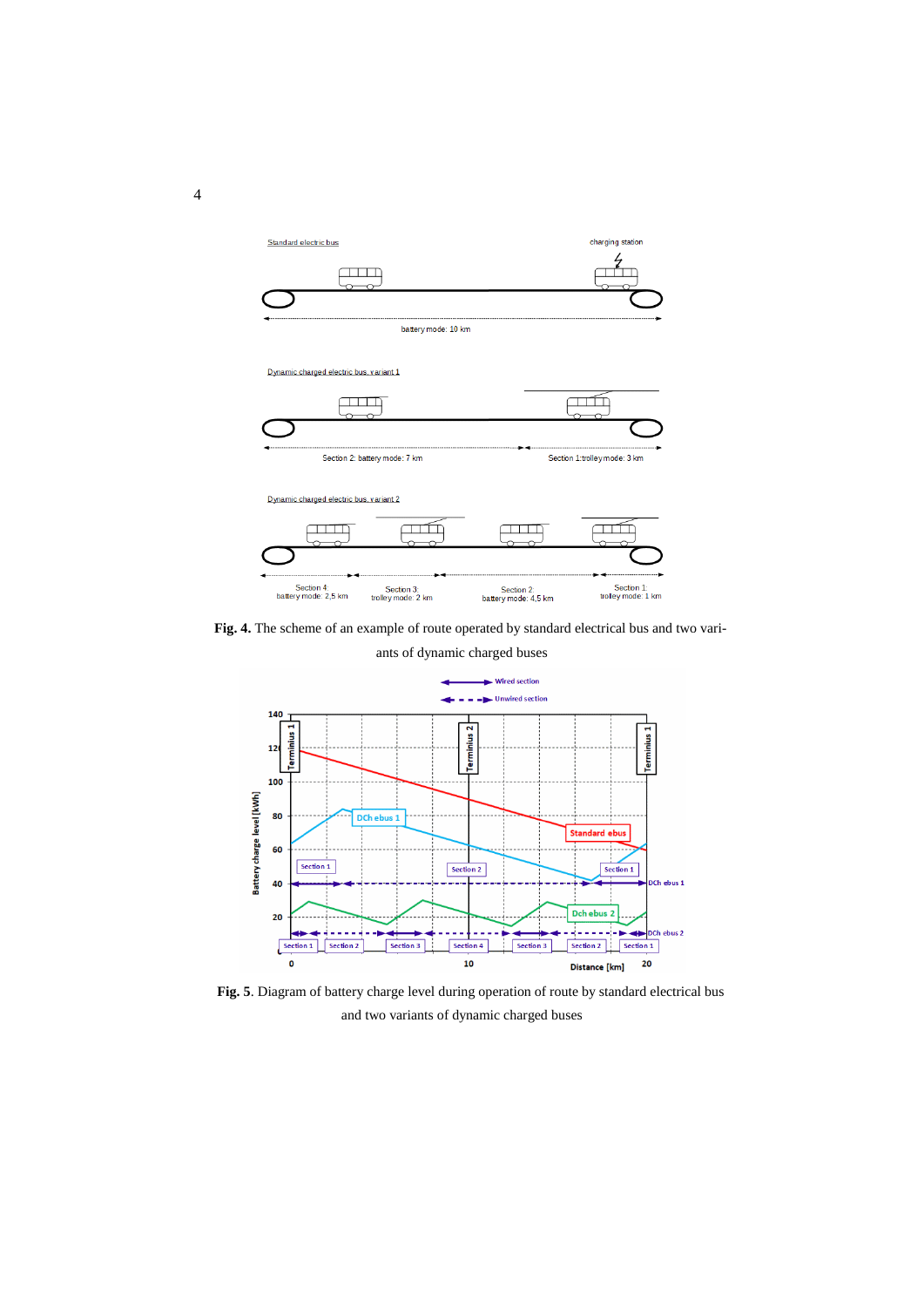Covering part of transportation route allows to reduce the required traction battery. The capacitance reduction is bigger in case of using more than one wired sections. This allows to alternate work in mode charging - discharging - charging - discharging. Thanks to this, the depth of discharge is significantly reduced. Considering that the price of the battery is 1000 to 1500 euro for 1 kWh of capacity, the use of overhead contact line saves 90 000 euro on one vehicle. In addition, the dynamic charging system does not require stops for charging the vehicle, therefore the number of vehicles necessary to operate the line is smaller than in the classic electric bus.

Stationary charging involves the necessity to stop the vehicle while it is being charged so for charging time vehicle is unavailable for user. Time is money - so we are losing money while vehicle is charged. What is more, it may result in the need to increase the number of vehicles necessary to operate the line. The table presents the exemplary charging times when we operate route 15 km and charging stations are localized at both terminuses.

**Table 1.** The comparison of charging time of electric bus with opportunity charging system

| Type of vehicle | Charging time*     |  |
|-----------------|--------------------|--|
| 12 m vehicle    | $9 \text{ min}$ .  |  |
| 15 m vehicle    | $10 \text{ min.}$  |  |
| 18 m vehicle    | $12 \text{ min}$ . |  |
| 24 m vehicle    | 16 min.            |  |

*\* Assumed energy consumption Energy consumption: 2,2 - 2,6 - 3,2 - 4 kWh/km*

## **3 The elements of risk in transportation systems with electric buses**

Electric buses are a relatively new means of transport, so there is not enough experience in operation. The electric vehicle market is developing very dynamically and it is very difficult to determine trends in changes in the purchase price of electric vehicles in the future. In addition, there is no experience related to the operation of traction batteries with a large capacity. The key factor here is the battery life, which is currently difficult to assess. As a result, there is a high risk associated with the entry into service of this kind of transport. The following main elements of risk can be distinguished:

- the risk related to the purchase price of new vehicles,
- the risk related to the cost of replacing the battery,
- risk related to traffic congestion and its influence on charging process.

#### **3.1 The risk related to the purchase price of new vehicles and the cost of replacing the battery**

.Currently, the cost of the battery can be up to 50% of the vehicle price. Moreover, during the entire lifetime of the vehicle it will be necessary to replace the battery at least once. A decline in battery price can be expected, but the size of the reduction is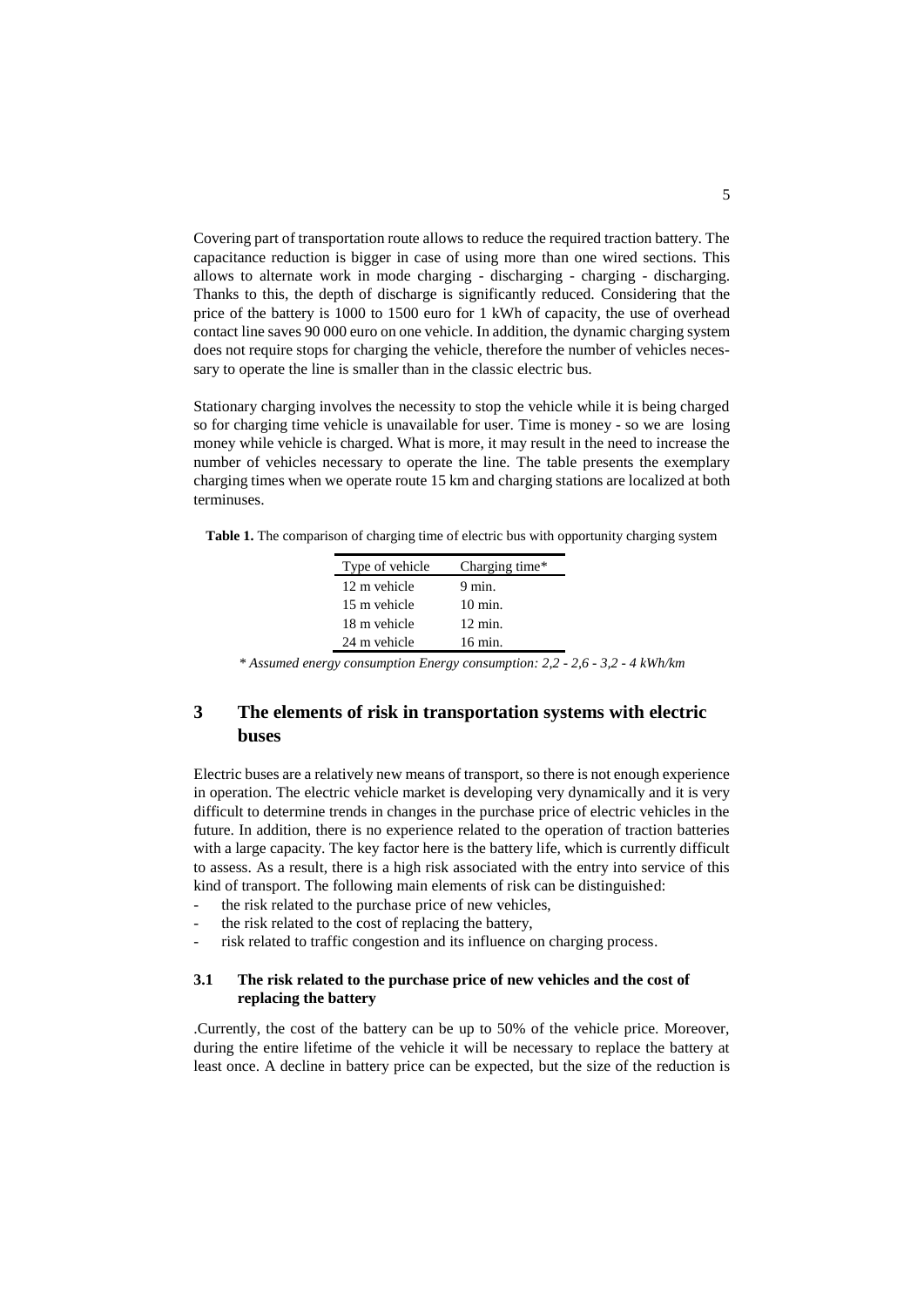very difficult to assess. What is important, the increase in the development of electromobility and the increase in demand for energy storage can negatively affect the battery prices. What's more, for example in Poland the increase in interest in electric buses has caused their prices to rise recently.

#### **3.2 The risk related to traffic congestion and its influence on charging process**

Stationary charging requires an increase in the number of vehicles servicing the transportation line due to the need to provide an adequate time reserve for vehicle charging. This results in an increase in the number of vehicles in service and the number of drivers. This additional cost is difficult to estimate due to the differing ways of organizing driver service in various transport systems, but currently the cost of drivers accounts for up to 50% of all maintenance costs of the transport system. Thus even a slight increase in the number of rolling stock can cause a significant increase in costs. For this reason, this factor can also be treated as a random element.

The necessity of stopping the vehicle during the time of charging is of primary importance in the context of traffic disturbances caused by traffic congestion. They cause a delay in the arrival time to the final stop (Fig. 6), which shortens the time left to recharge the vehicle. In the case of stationary charging, this may cause situations where the remaining stop time is too short to charge the vehicle and it becomes necessary to use on the reserve vehicle. An exemplary situation is shown of Fig. 7.



**Fig. 6.** Examplary delays of arrival to final stop on bus route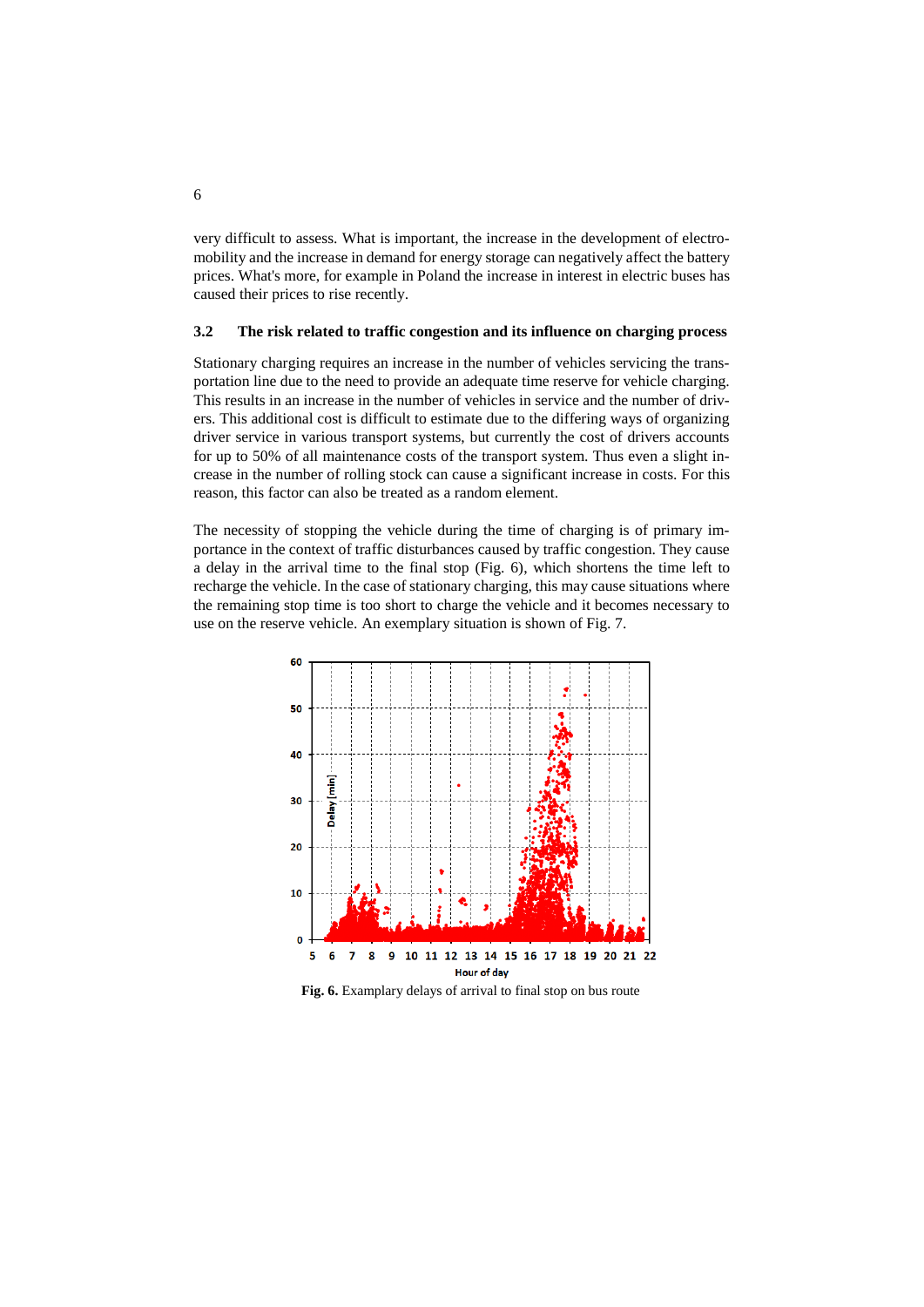

**Fig. 7**. Influence of traffic delays on battery bus operation - during peak hours delays can cause reduction of stopping time, which can be too short for fully charging

## **4 Financial analysis of the IMC system**

The biggest difference between stationary charged electrical buses and dynamic charged electrical buses from the economic point of view is the cost structures – with the latter having a higher level of fixed costs and a lower level of variable costs.

In order to compare the costs of stationary charged buses and dynamic charged buses a financial analysis was done – analysis of costs, including maintenance costs and costs of assets. A financial comparison of stationary charged electric buses and dynamic charged electric buses will be carried out on the basis of a discounted life cycle cost analysis - LCC. It shows total discounted costs (infrastructure and vehicle):

$$
NPV = C_i + \sum_{n=1}^{n=T} \frac{c_{op}(n)}{(1+r)^n} - \frac{SV}{(1+r)^T}
$$
 (1)

where:

*C*<sup>i</sup> - initial costs,

*T* - entire period of analysis,

*n* - given time periods (years),

*i* - financial discount rate.

 $C_{op}(n)$  - operational costs in a given period n (year),

*SV* - residual value of infrastructure and vehicles after period T of analysis.

The purpose of the financial analysis was to find the extreme life cost values for various input values: the purchase price of a new vehicle, the price of battery replacement and the impact of traffic conditions on the charging process. To analyze the varied settings of given input data parameters, the Monte Carlo Statistics modeling method was used. The Monte Carlo method is based on the continuous repetition of a statistical experiment, which performs an analysis of the condition of the object using random input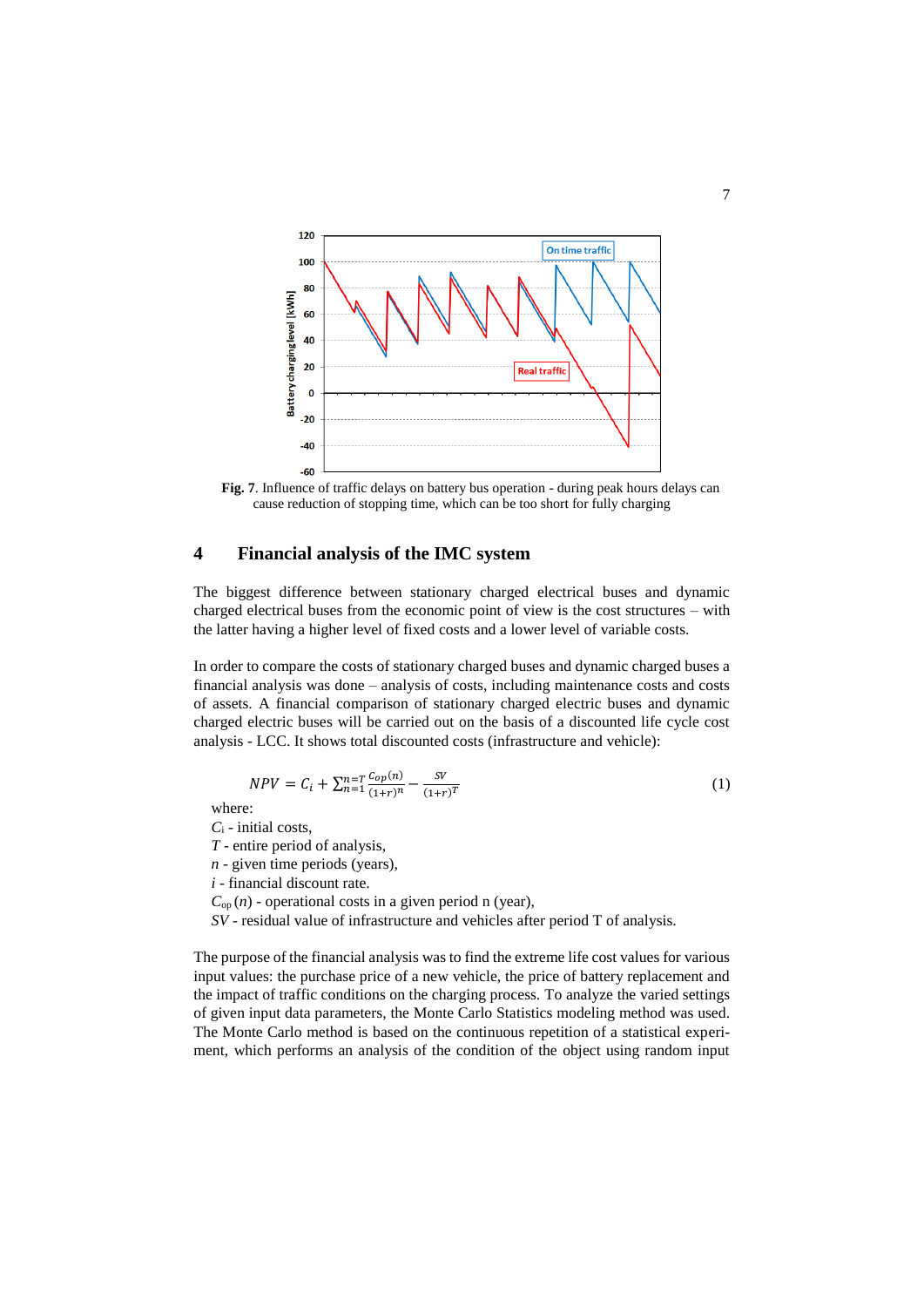factors. The result is a distribution of probability of the output variable. The simulation model is based on the randomized input data:

- price of purchase of the new vehicle,
- price of exchange of the battery during lifetime of the vehicle,
- additional charging time caused by traffic delays.

The schematic diagram of testing the impact the parameters on LCC by means of Monte Carlo method has been presented in Fig. 8.



**Fig. 8.** The scheme of Monte Carlo calculation model

The investment and operational costs are shown in table 6.1. The cost of battery is the most uncertain element influencing the life cycle costs of transportation systems. The actual price of battery storage systems can be estimated at level 1 000 euro / kWh [4]. In 2017 a 25% reduction in battery price was observed. If this trend continues, the price of battery systems may decrease several more times. On the other hand, many experts are of a different opinion [4]. For this reason, the risk analysis assumes a drop in the price of the battery to 25% of the present value in the optimistic variant and maintenance of the current prices in the pessimistic scenario. Due to the lack of experiences in the field of battery systems lifespans, one and two battery changes were assumed during the lifetime of the vehicle (number of battery exchange was also randomized).

Another element with a randomly determined value is the purchase price of a new vehicle. The reason for this is the fact that in the currently dynamically changing market of electric vehicles it is very difficult to determine the purchase price of an electric bus.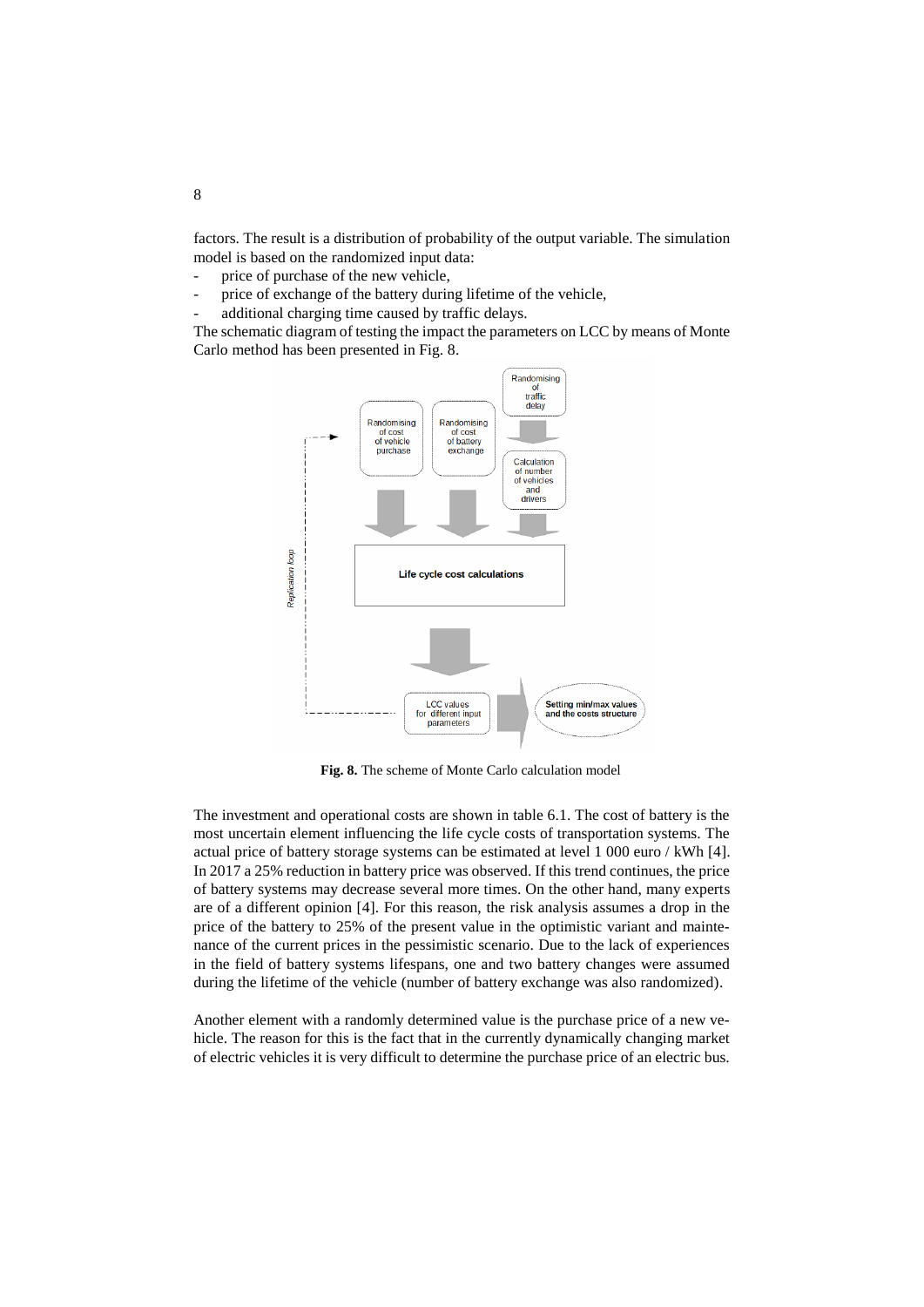The third factor of random character taken into account in the simulation model was the impact of traffic congestion on the charging process. In the case of static charged electric buses there is a need to ensure a guaranteed charging time at end points. This increases the required number of vehicles and the number of drivers. This charging time is influenced by random road congestion conditions and the organization of work by individual transport operators. For this reason, it should also be considered as a random factor. The maximum increase in the number of vehicles due to charging time *k*charging can be expressed as:

$$
k_{charging} = \frac{2 \cdot T_r + T_{charge}}{2 \cdot T_r + T_{res}}\tag{2}
$$

where:

- *T*<sup>r</sup> driving time in one direction,
- *T*charg required charging time,
- *T*res time of minimal break at final stop.

The minimal value of *k*charging is 1, which means no need to ensure additional charging time. Charging station is localized on the one terminus. The value of *k*charging was randomizing between the value calculated according to (2) formula and 1.

The calculations were made with the following additional assumptions:

- share of rides in peak hour is set at  $25\%$ , which is used to estimate the number of vehicles needed to serve the connection [4], lower share of rides in peak hour means that less vehicles are needed to serve the line, which influences total costs; share of rides in peak hour is defined as relative to the increasing frequency of transportation in peak hours in comparison to average all day frequency;
- 3 rush hours per day were assumed:
- number of workday equivalents per year is set at 310 [4], which equals 255 workdays and 110 non-workdays, with 50% daily supply of workdays;
- rolling stocks reserve at 10%,
- two ways of electrification by dynamic charging were compared: variant 1 (DCh ebus 1) and variant 2 (DCh ebus 2) according to fig. 5.

The influence of battery cost reduction is presented in Fig. 9. The calculations were made with an assumption of the same vehicle price for standard electric bus and dynamic charged electric bus 1 800 000 PLN. Figures 10 present life costs analysis and risk value of life costs for 20% coverage rate by catenary and traffic interval 8 min. Calculations were made with assumptions presented in table 2. The structure of costs is presented on Fig. 11 It should be summed up that the investment in the traction network allows to reduce risk related to operating costs. This benefit is particularly visible in the high frequency of running vehicles.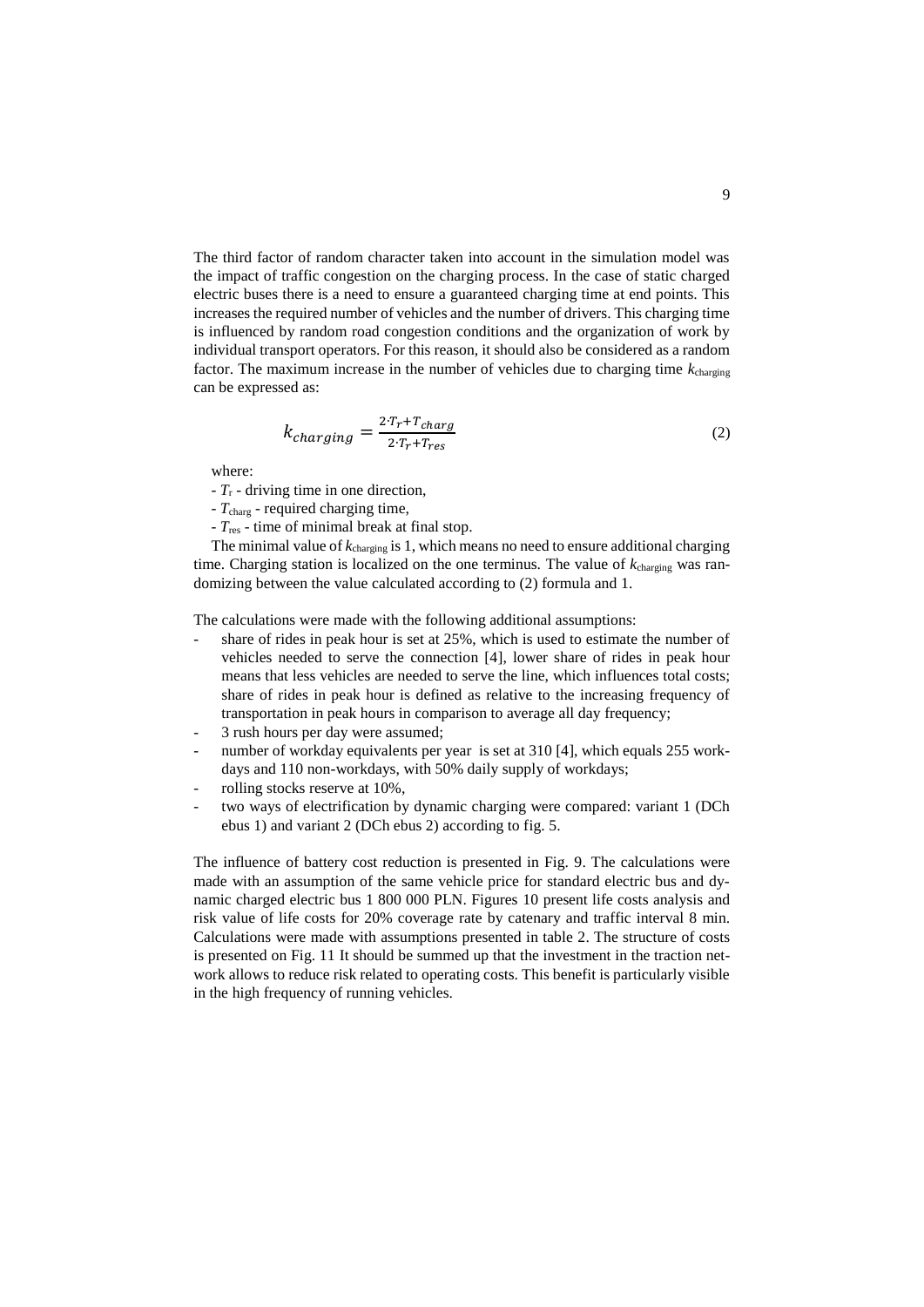|                   |                                               | Type<br>of<br>costs | Appli-<br>cable<br>for | Value, min. and<br>max. values                                                                                                             | Annotation                                                                                                                                                                                                                      |
|-------------------|-----------------------------------------------|---------------------|------------------------|--------------------------------------------------------------------------------------------------------------------------------------------|---------------------------------------------------------------------------------------------------------------------------------------------------------------------------------------------------------------------------------|
| Investment costs  | Vehicle<br>purchase                           | U                   | S, D                   | Standard electric<br>bus:<br>300 - 500 k EUR<br>DChar Bus, variant<br>1:<br>350 - 550 k EUR<br>DChar Bus, variant<br>2:<br>325 - 525 k EUR | - max. price: actual results of<br>tenders and market analysis<br>- min. price: assumption 75%<br>reducing of battery price                                                                                                     |
|                   | Traction<br>substation                        | $\mathcal{C}$       | D                      | 300 k EUR                                                                                                                                  | actual results of tenders                                                                                                                                                                                                       |
|                   | Overhead<br>catenary                          | $\mathsf{C}$        | D                      | 300 k EUR/km                                                                                                                               | actual results of tenders                                                                                                                                                                                                       |
|                   | Charging<br>station                           | $\mathcal{C}$       | S                      | <b>300 EUR</b>                                                                                                                             | technical analysis                                                                                                                                                                                                              |
| Operational costs | <b>Drivers</b><br>personal<br>costs           | U                   | S, D                   | $0.7$ EUR/km                                                                                                                               |                                                                                                                                                                                                                                 |
|                   | <b>Battery</b><br>exchange<br>costs           | HU                  | S, D                   | Standard electric<br>bus:<br>35 - 150 k EUR<br>DChar Bus, variant<br>1:<br>25 - 100 k EUR<br>DChar Bus, variant<br>2:<br>10 - 40 k EUR     | - max. price: assumpted pride<br>1 k euro /kWh<br>- min. price assumption 75%<br>reducing of battery price<br>- the calculation were made<br>for two variants: battery ex-<br>change one time and twice<br>per vehicle lifetime |
|                   | Vehicle<br>mainte-<br>nance cost              | U                   | S.D                    | 0,30 EUR/km                                                                                                                                |                                                                                                                                                                                                                                 |
|                   | Overhead<br>catenary<br>mainte-<br>nance cost | $\mathcal{C}$       | D                      | 25 k EUR/km                                                                                                                                |                                                                                                                                                                                                                                 |
|                   | Energy                                        | $\mathsf{C}$        | S.D                    | 0.08 EUR/kWh                                                                                                                               |                                                                                                                                                                                                                                 |

Table 2. The investment and operationl cost of electric buses (C - certain cost, U - unceitain cost, HU - highly urceitain cost, S - static charged bus, D - Dynamic charged bus) [4, 5]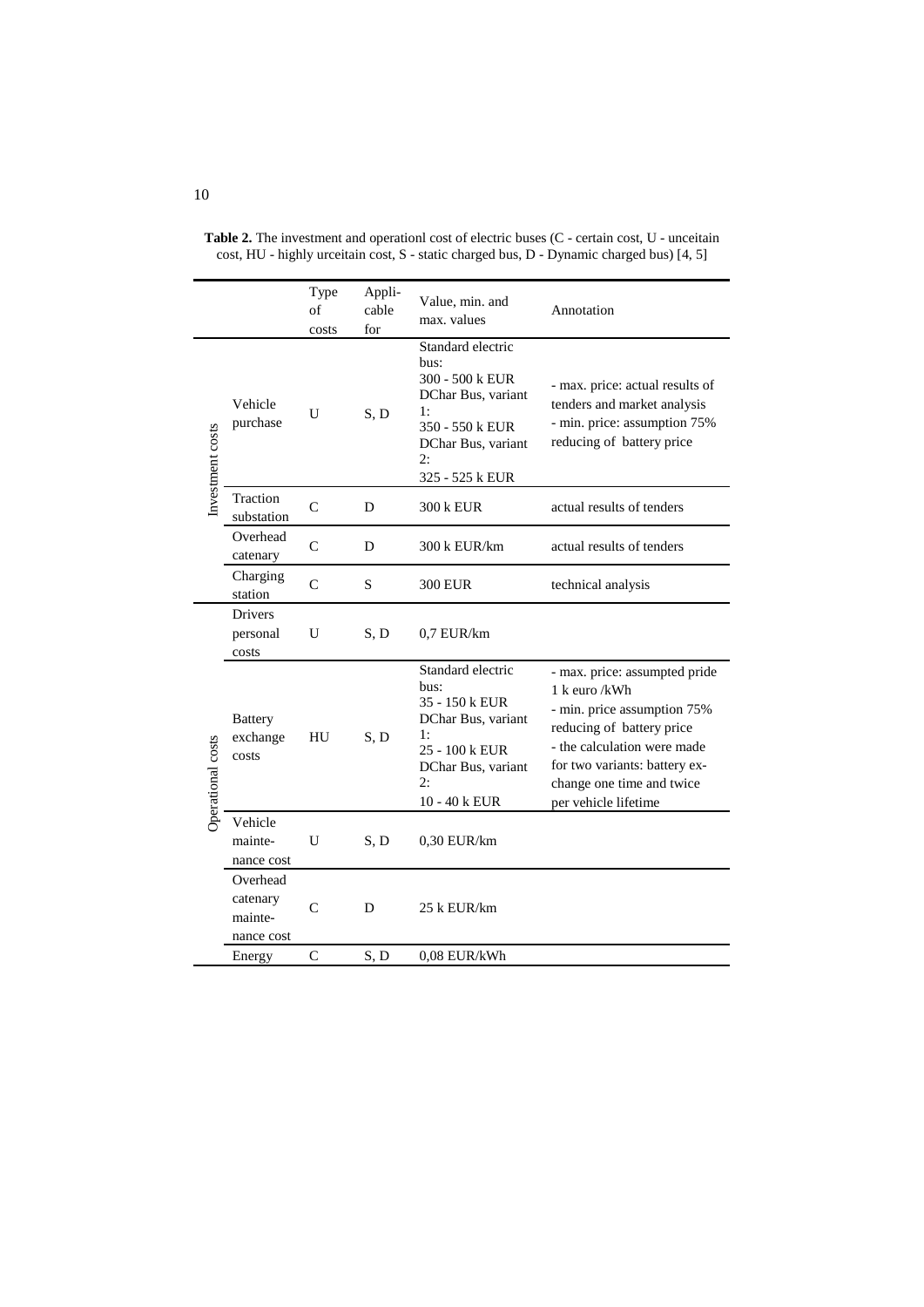

Fig. 9. Influence of the battery price reduction on life cycle cost (mln PLN) with assumption of one exchange of battery and transportation route interval 8 min



**Fig. 10.** Life cost analysis (mln PLN) with assumption of 20% coverage of transportation route by overhead wires (in case of dynamic charging) and transportation route interval 8 min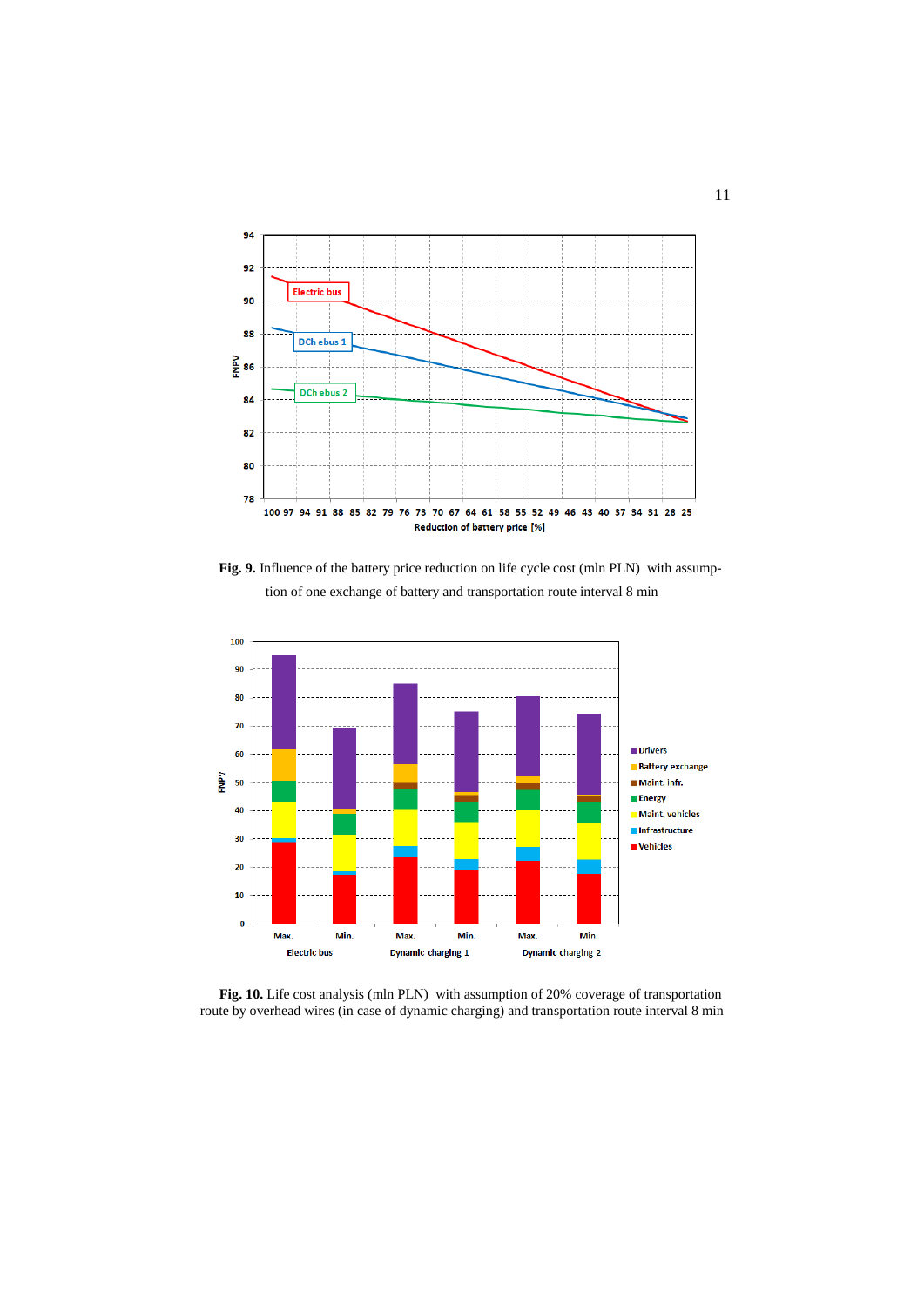

Fig. 11. Analysis of life cost risk (mln PLN) with assumption of 20% coverage of transportation route by overhead wires (in case of dynamic charging) and transportation route interval 8 min

### **5 Conclusions**

Despite the fact that the number of cities exploiting electric buses in urban transport is increasing, the existing systems are test systems, and there is still no agreement among the users with regard to an optimal and universal solution for electric buses. The issue of charging is one of the biggest problems. On the other hand, trolleybus transport in numerous cities is considered to be outdated. Dynamic charging makes it possible to combine the advantages of trolleybuses and electric buses.

The main financial benefits of dynamic charging system are shown on Fig. 10 and Fig. 11. By investment in infrastructure (right side of Fig. 11) we can reduce the risks associated with costs of batteries and influence of traffic congestion on charging process (left side of Fig. 11). The battery price is up to 50% of the purchase price of a new vehicle. Taking into account the dynamically changing market of electric vehicles and the battery life which is difficult to determine, the costs associated with the purchase and replacement of batteries are an important source of financial risk. Thanks to covering the route with the traction network it is possible to reduce the size of the battery, and thus reduce the risk associated with their replacement.

The high cost of traction network construction is perceived as the main disadvantage of dynamic charging systems. However, it should be noted that it is incomparably